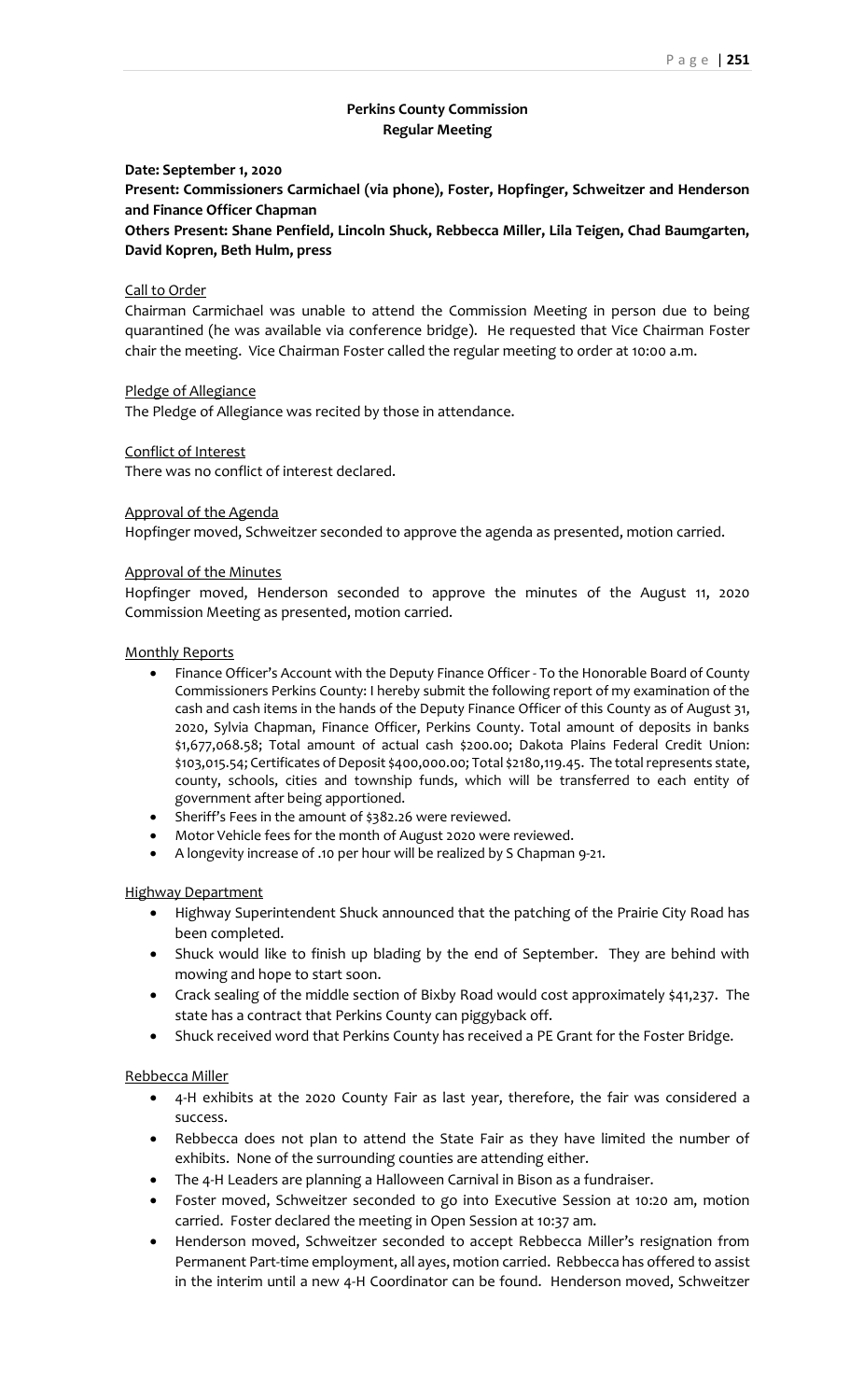seconded to hire Rebbecca on a temporary part-time basis at \$15.99 per hour until a new 4-H Coordinator can be found, motion carried.

• Hilary Risner, SDSU Extension Regional 4-H Youth Program Advisor joined the meeting via the conference bridge. Risner offered to assist the Perkins County 4-H program during this transition. Schweitzer moved, Hopfinger seconded to advertise a Permanent Part-time 4- H Coordinator position, motion carried.

## Office of the Director of Equalization

- Henderson moved, Foster seconded to go into Executive Xession at 10:50 am to discuss personnel, all ayes, motion carried. Vice Chairman Foster declared the meeting in Open Session at 11:50 am.
- Henderson moved, Hopfinger seconded to accept Lila Teigen's resignation with Thursday September  $3^{rd}$  being her last day in the office, motion carried.

## Budget Hearing

• Chad Baumgarten and Neil Pinnow from the Lemmon Fire Department and David Kopren from the Bison Fire Department were present to request the Commission reconsider the amount budgeted for their Departments for 2021. Schweitzer moved, Hopfinger seconded to reinstate the Fire Department budget back to the 2020 budget amounts, roll call vote: Hopfinger aye, Schweitzer aye, Henderson nay, Foster nay, Carmichael nay, motion failed.

## Carmichael was unavailable by phone

#### Resolution 2020-12 – Annual Budget Resolution

There were no changes made to the 2021 Provisional Budget. Schweitzer moved, Henderson seconded to approve Annual Budget Resolution 2020-12, roll call vote: Foster aye, Hopfinger aye, Schweitzer aye, Henderson aye, motion carried.

## *Resolution 2020-12 ADOPTION OF ANNUAL BUDGET FOR PERKINS COUNTY SOUTH DAKOTA*

*WHEREAS, (7-21-5 THRU 13), SDCL provides that the Board of County Commissioners shall each year prepare a Provisional Budget of all contemplated expenditures and revenues of the County and all its institutions and agencies for such fiscal year and,* 

*WHEREAS, the Board of County of Commissioners did prepare a Provisional Budget and cause the same to be published by law, and*

*WHEREAS, due and legal notice has been given of the meeting of the Board of County Commissioners for the consideration of such Provisional Budget and all changes, eliminations and additions have been made thereto;*

*NOW THEREFORE BE IT RESOLVED, That such provisional budget as amended and all its purposes, schedules, appropriations, amounts, estimates and all matters therein set forth, SHALL BE APPROVED AND ADOPTED AS THE ANNUAL BUDGET OF THE APPROPRIATIONS AND EXPENDITURES FOR PERKINS COUNTY, South Dakota and its institutions and agencies for calendar year beginning January 1, 2021 and ending December 31, 2021 and the same is hereby approved and adopted by the Board of County Commissioners of Perkins County, South Dakota this 1st day of September, 2020. This Annual Budget so adopted is available for public inspection during normal business hours at the office of the County Finance Officer, Perkins County, South Dakota. The accompanying taxes are levied by Perkins County for year January 1, 2021 through December 31, 2021.*

| <b>COUNTY TAX LEVIES</b>       | <b>LEVY IN DOLLARS</b> | \$'s/1,000 |
|--------------------------------|------------------------|------------|
| <b>General County Purposes</b> | \$1,790,618            | 2.373      |
| Secondary Road                 | \$130,253              | 0.571      |

#### HLS Grant Auto-supplement

Schweitzer moved, Hopfinger seconded to accept the HLS Grant in the amount of \$11,037.60 and to auto-supplement 101-211-426.29 in the amount of \$11,037.60, motion carried.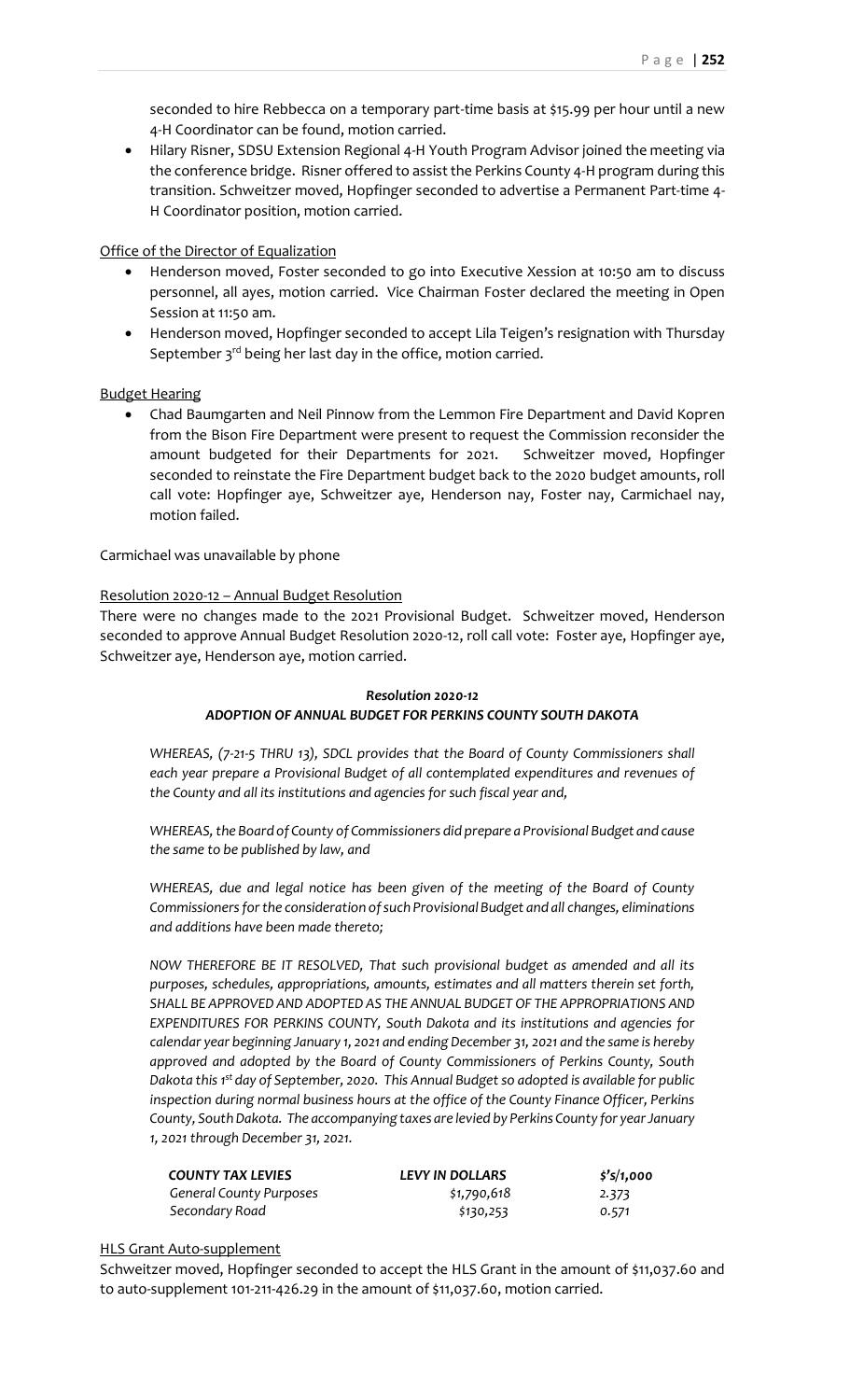#### HAVA CARES Election Grant Auto-supplement

Foster moved, Henderson seconded to accept the HAVA CARES Grant in the amount of \$2,626.36 and to auto-supplement \$310.00 to 101-120-411.0, \$900.00 to 101-120-426.30, and \$1416.36 to 101- 120-426.00, motion carried

#### Resolution 2020-10 Plat of Lot 1 of The Ham First Addition to Perkins County

Schweitzer, Hopfinger to approve Resolution 202-10 "Plat of Lot 1 of The Ham First Addition to Perkins County", roll call vote: Schweitzer aye, Henderson aye, Foster aye, Hopfinger aye, motion carried.

## *Resolution 2020-10 Plat of Lot 1 of the Ham First Addition to Perkins County, South Dakota as Located in the SW1/4SE1/4 of Section 23 Township 21 North, Range 15 East of the B.H.M.*

*Be it resolved by the County Commission of Perkins County, South Dakota that the Plat of Lot 1 of the Ham First Addition to Perkins County, South Dakota, as located in the SW1/4SE1/4 of Section 23, Township 21 North, Range 15 East of the B.H.M., Perkins County, South Dakota, having been examined, is hereby approved in accordance with the provisions of South Dakota Compiled Law, Chapter 11-3, and any amendments thereof.*

#### Resolution 2020-11 Disabled American Veteran Day 2020

Foster moved, Hopfinger seconded to approve Resolution 2020-11 "Disabled American Veteran Day 2020", roll call vote: Henderson aye, Foster aye, Hopfinger, Schweitzer aye, all ayes, motion carried.

# *Resolution 2020-11 State of South Dakota Disabled American Veterans Day 2020 By the Governor of the State of South Dakota Honoring the 100th Anniversary of Disabled American Veterans*

*Whereas, Disabled American Veterans (DAV) was founded by World War I veterans on September 25, 1920, and was chartered by an Act of Congress on June 17, 1932;*

*Whereas, in 2020, DAV celebrates 100 years of serving veterans of the Armed Forces, their families and survivors, and communities;*

*Whereas, DAV is dedicated to a single purpose: empowering veterans to lead high-quality lives with respect and dignity;*

*Whereas, DAV accomplishes this by ensuring veterans and their families have access to the full range of benefits available to them, by fighting for the interests of America's injured heroes, and by educating the public about the needs of veterans transitioning back to civilian life;*

*Whereas, DAV provides free, professional assistance to veterans and their families in obtaining benefits and services provided by the United States Department of Veterans Affairs and other agencies;*

*Whereas, DAV also provides outreach concerning its programs and services to the American people generally and to the disabled veterans and their families specifically;*

*Whereas, DAV represents the interests of disabled veterans, their families, their widowed spouses and their orphans before the federal government, as well as state and local governments;*

*Whereas, DAV has fought tirelessly for equal access to critical VA caregiver benefits and services for several disabled veterans of all generations, resulting in legislation to spread eligibility to those injured prior to September 11, 2001, as part of the VA MISSION Act; and*